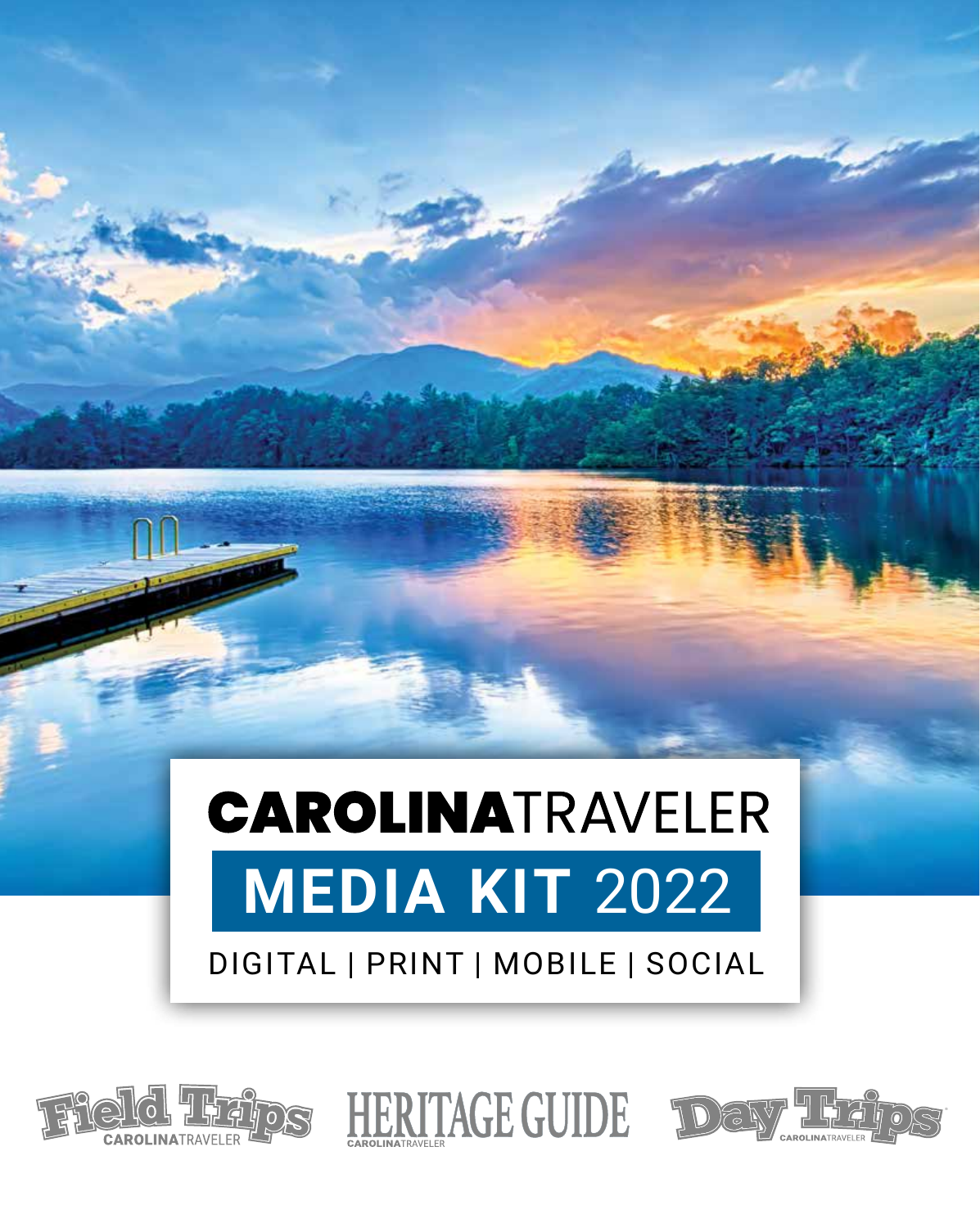### PRINT



# Day Trips

The "things to do" magazine, Day Trips is full of family adventures and interesting places. Published every other month, it is direct mailed to families across the Carolinas.

#### **Distribution and Demographics**

Direct mailed to 25,000 households in the Carolinas with the following composition:



Average household income \$124,000

Average age 43

Presence of children <18 at home

**DAY TRIPS Back To School 2021**<sup>|</sup>CarolinaTraveler.com <sup>1</sup> CarolinaTraveler.com

Weekend in Charles **History, Baseball, & Ghosts**  $\overline{A}$  $\sim$  M  $\sim$ 

 Circulation audit is pending with the Circulation Verification Council. The first audit report will be released by CVC at the end of June 2022.

#### **Solutions**

- Run of book quarter to full bleed, full page and branded advertising
- High impact cover wrap and back and inside cover branded advertising
- Native print with advertorial branded content

### Field Trips 2022

**OMING** BACK!

Field Trips is the print and online resource for planning educational group travel. The annual catalog of attractions includes the details teachers need to plan their next field trip. Updates are delivered via a monthly email newsletter, online at CarolinaTraveler.com and through the Field Trips Facebook group.

#### **Distribution**

Field Trips annual publication is direct mailed to 15,000 North Carolina teachers, public, charter, and private school administrators, pre schools and youth group leaders.

#### **Solutions**

- Run of book quarter page to full bleed, full page and spread branded advertising
- High impact back and inside cover branded advertising
- Sponsored enhanced listings
- Online branded content and advertising
- Sponsored social media posts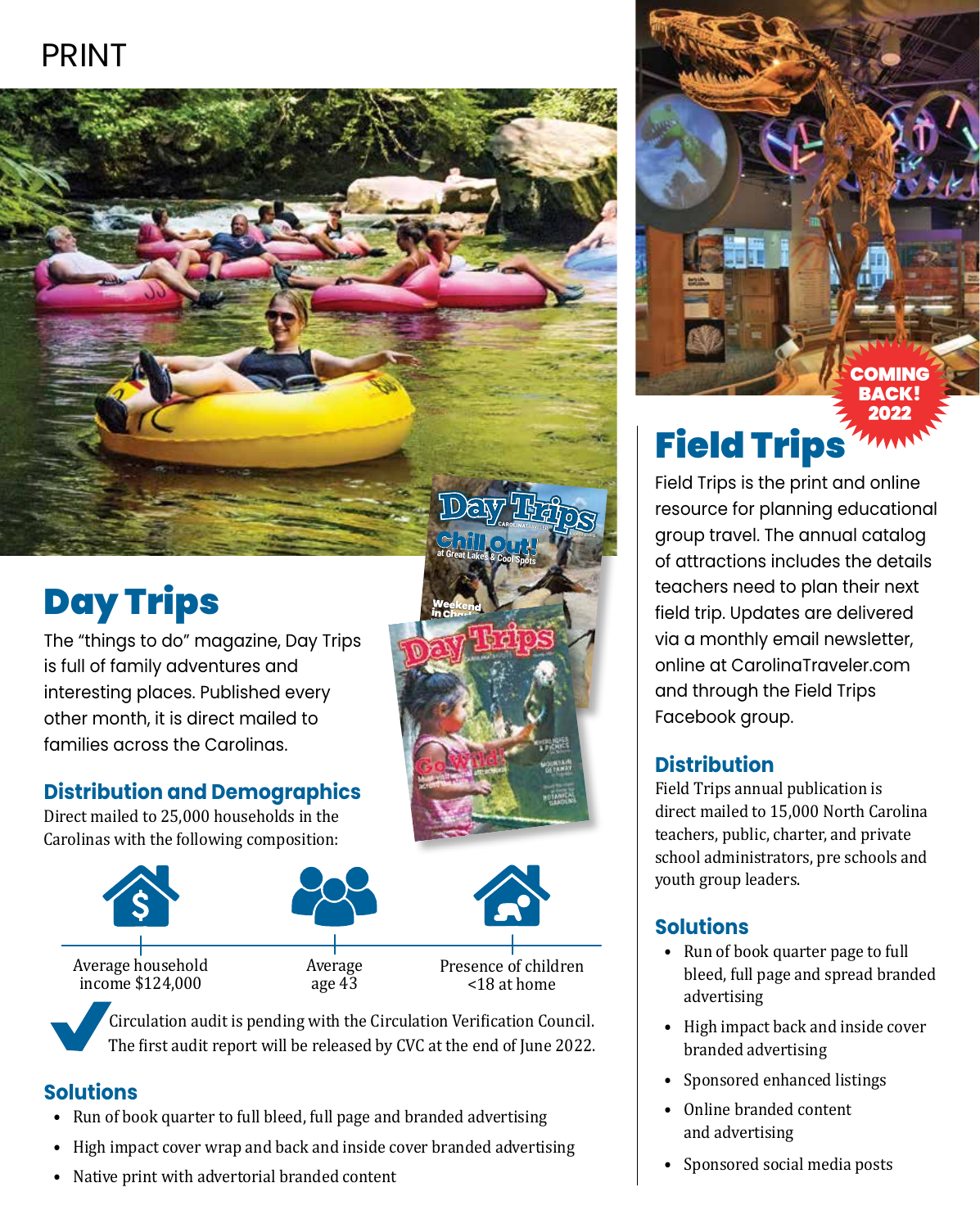

## Heritage Guide

#### **North Carolina**

The official guide to museums in North Carolina since 1996. Stories about the history that shaped the Tar Heel state accompany the Heritage Guide's comprehensive directory of museums and historic attractions.

> **COMING** 2022

#### **South Carolina**

Summer 2022 will mark the release of the first official guide to museums in South Carolina.

 In addition to a comprehensive directory of museums and historic attractions, the Palmetto state edition of the Heritage Guide will feature stories and photos of South Carolina historical attractions.

#### **Distribution**

About 35,000 copies annually are distributed at NC State Welcome Centers, city and county visitor centers and attractions throughout North Carolina. Every Day Trips Magazine print subscriber also receives a copy of the North Carolina edition of the Heritage Guide.

#### **Solutions**

• Run of book quarter page to full bleed, fullpage and spread branded advertising

CarolinaTraveler.com

- High impact back and inside cover branded advertising
- Native print with advertorial branded content
- Sponsored listings

# **Distribution**

About 15,000 copies will be distributed at SC State Welcome Centers, city and county visitor centers and attractions throughout South Carolina. Every Day Trips Magazine print subscriber also will receive a copy of the South Carolina edition of the Heritage Guide.

#### **Solutions**

- Run of book quarter page to full bleed, full page and spread branded advertising
- High impact back and inside cover branded advertising
- Native print with advertorial branded content
- Sponsored listings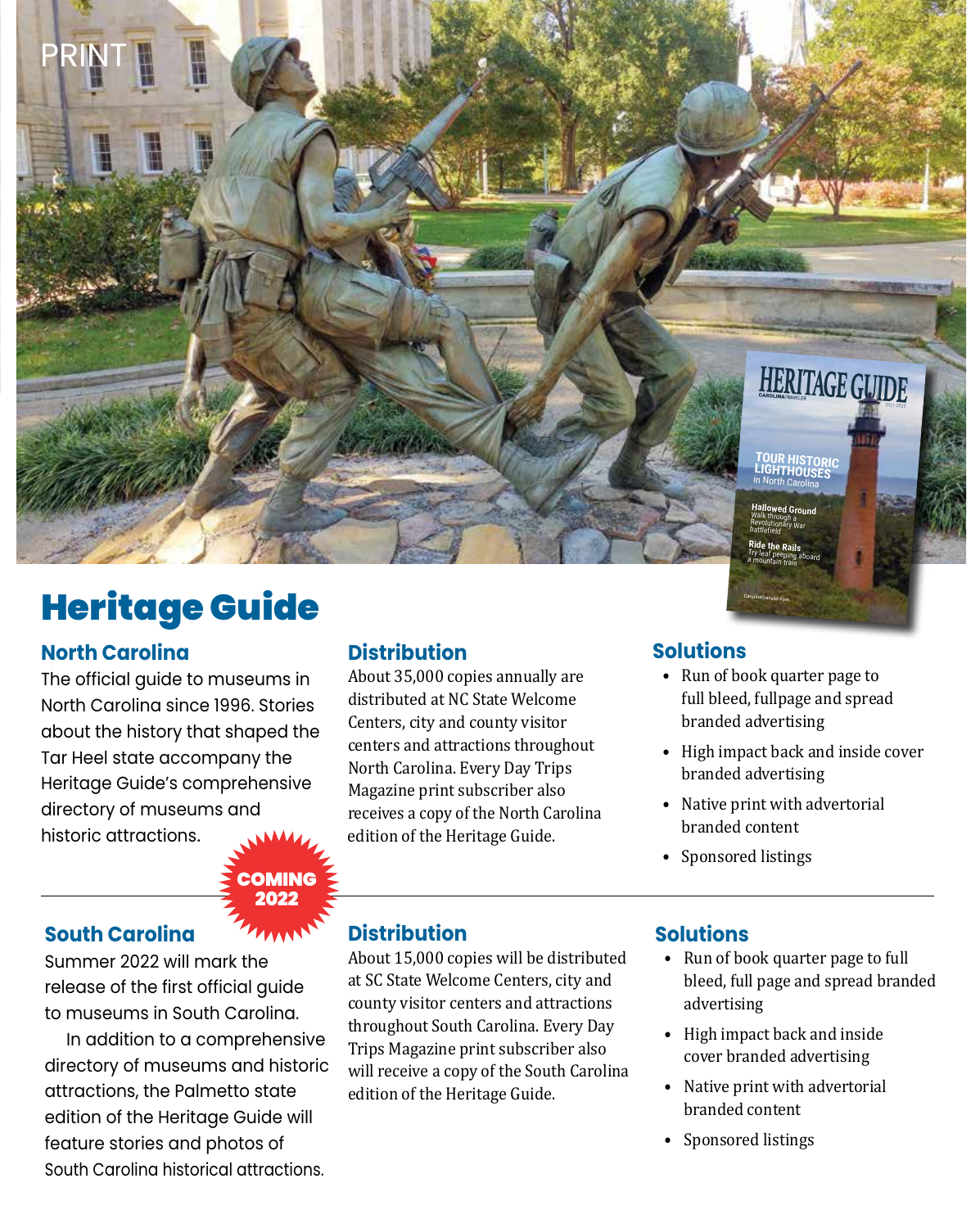### DIGITAL



#### CarolinaTraveler.com  $\omega$

CarolinaTraveler.com is the online source for things to do in the Carolinas and the online home for our print publications. Our digital content reaches consumers through this website, email newsletters and social media.

#### **Distribution and Demographics**



#### **Circulation**

Circulation audit is pending with the Circulation Verification Council (CVC). The first audit report will be released by CVC at the end of June 2022.

#### **Solutions**

• Run-of-site banners and in-story ribbons • Branded content

NEW 2022

# Day Trips<sup>7</sup>77100 Mobile App

The Day Trips Mobile App combines the best things to do from all of Carolina Traveler titles in one compact package – your mobile phone. Coming in 2022, the mobile app will help users find nearby parks, visitor centers, and attractions.

#### **Solutions**

- Enhanced listings with video, photos, links and coupons
- Run-of-site banners and in-story ribbons
- Branded advertorial content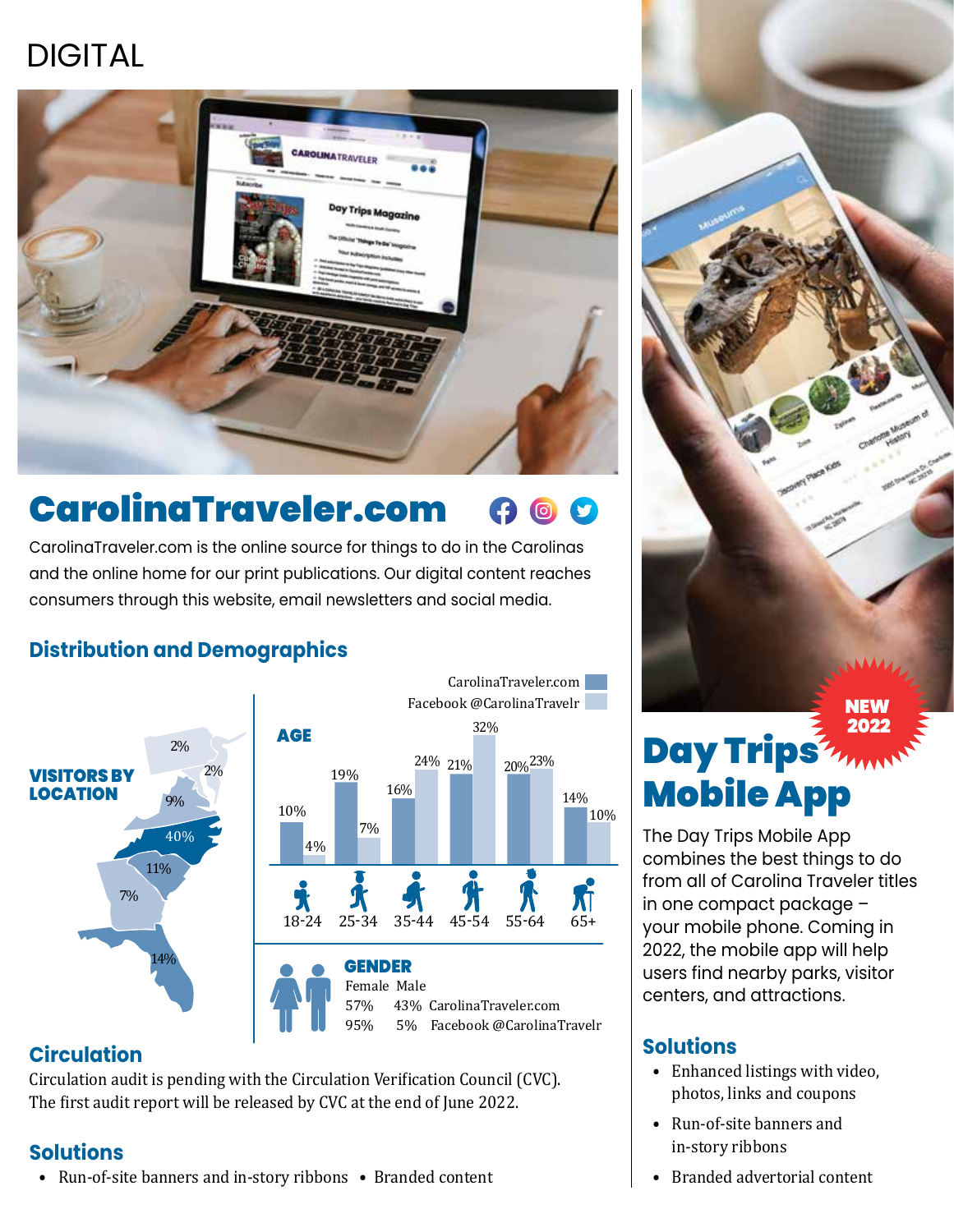### 2022

# Mechanical Specs

#### DAY TRIPS

| <b>Print Ad Sizes</b>                      |                         | Trim Size -                                           |      |        |       |               |        |
|--------------------------------------------|-------------------------|-------------------------------------------------------|------|--------|-------|---------------|--------|
| Full Page Trim                             | $8.375'' \times 10.5''$ | 8.375" x 10.5"                                        |      |        |       |               |        |
| Bleed (add 1/8" all sides) 8.625" x 10.75" |                         |                                                       |      | 1/4    |       | 1/4           | 1/4    |
| Margin (Keep text inside) 7.975" x 10.1"   |                         | Allow for $1/8" \rightarrow$<br>bleed on all sides    |      | Square |       | Square        | Square |
| 2 Page Spread (with bleed) 17" x 10.75"    |                         | 8.625" x 10.75"                                       | Full |        | 1/2   |               |        |
| 1/2 Page (vertical)                        | 3.875" x 10.1"          |                                                       | Page |        | Vert. |               |        |
| 1/2 Page (horizontal)                      | 7.975" x 4.825"         | Keep all text $\longrightarrow$<br>within .2" margins |      |        |       | 1/2<br>Horiz. |        |
| $1/4$ Page                                 | 3.875" x 4.825"         | $7.975'' \times 10.1''$                               |      |        |       |               |        |
| Cover Wrap: (half page on the front, full  |                         |                                                       |      |        |       |               |        |
| page on the back minus mailing label area) |                         |                                                       |      |        |       |               |        |

#### HERITAGE GUIDE & FIELD TRIPS





#### NEED HELP?

We can write your content and/or design your advertisement. Please contact us for more information.

# Advertise With Us 1-866-758-0123

Dave Wolding - dave@carolinatraveler.com or Mark Herman - mark@carolinatraveler.com